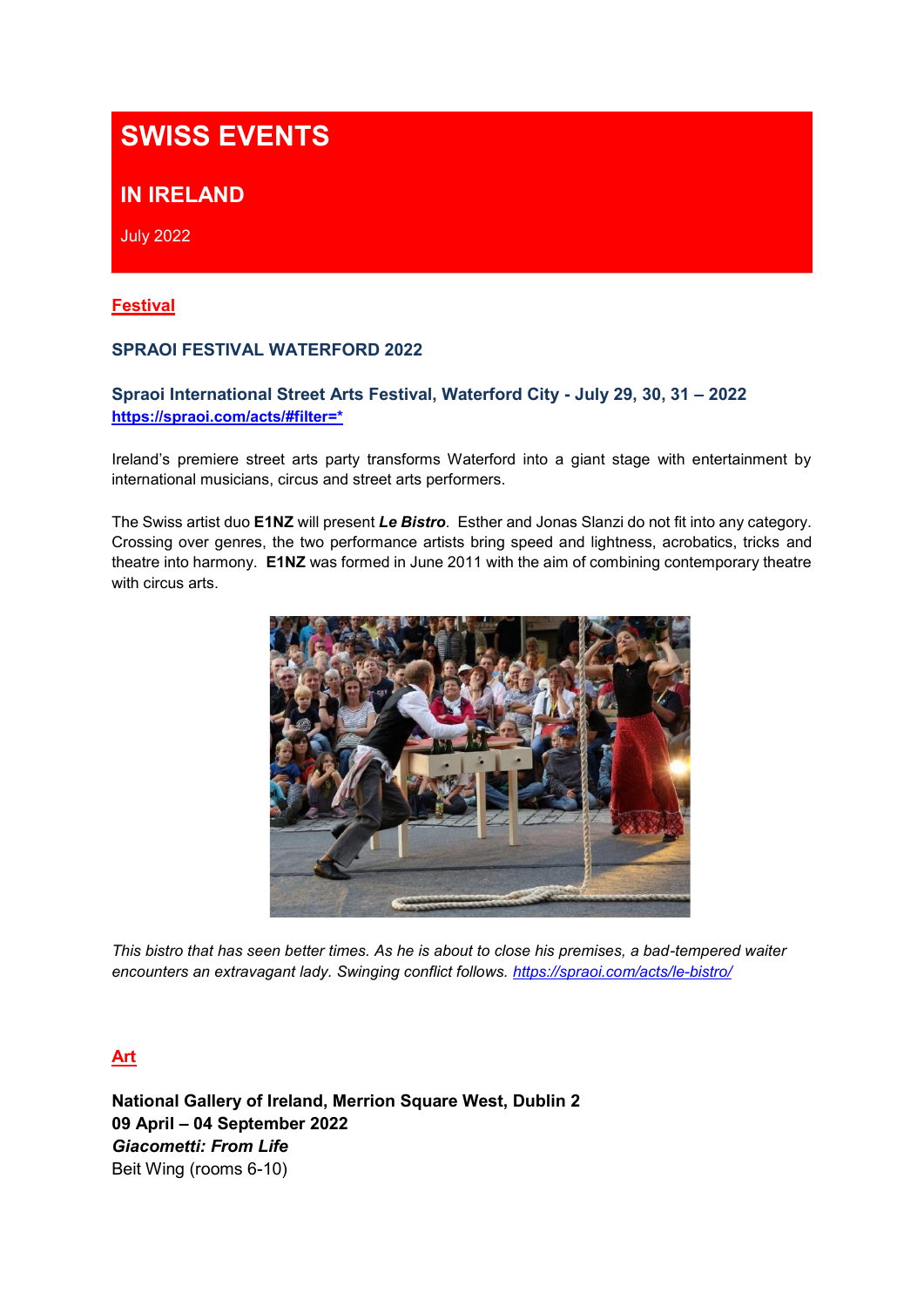

Irish artist and fashion designer **Richard Malone** has just begun his Artist in Residence in The National Gallery of Ireland. Malone will work to create a contemporary response to the current **Giacometti: From Life exhibition**, and will host a series of free public events during his residency. From 7 June to 31 July 2022, he will participate in an onsite residency in the studio located next to the exhibition, spending time researching Giacometti, in conversation with curators and staff, and exploring related archives and texts. The residence will include a public-engagement programme. This will be a combination of private, tailored workshops for schools, access groups and community partners, and free drop-in studio sessions, demos and talks for the general public. From 1 August to 4 September, the outcome of Malone's residency will be displayed in the studio, free for all to visit. <https://www.nationalgallery.ie/whats-on/richard-malone-open-studio-session-2>

More than 50 works by **Alberto Giacometti** (1901 – 1966) are displayed currently in the first exhibition of the artist's work held at the National Gallery of Ireland. *Giacometti: From Life,* co-organised by the National Gallery of Ireland and the Fondation Giacometti*,* includes bronze and plaster sculptures, paintings, drawings and prints. The artworks date from Giacometti's early years in his native Switzerland through to the late work he made in his Paris studio.

Book your tickets to see the exhibition: <https://www.nationalgallery.ie/art-and-artists/exhibitions/giacometti>

## **Eva Gonzalès Exhibition 1 June – 18 September 2022**

## **Hugh Lane Gallery, Dublin <https://www.hughlane.ie/>**

This exhibition *Eva Gonzalès: 'What Dublin Needs'* organised in partnership with the National Gallery London takes Édouard Manet's *The Portrait of Eva Gonzalès* (1870) as its focus, presenting a fresh perspective on women artists and their artistic practice in 19<sup>th</sup> century Paris and beyond. The exhibition will be at Hugh Lane Gallery from 1 June to 18 September and in the National Gallery, London from 20 October to 15th January 2023. As well as works by Manet and Gonzalès many of which will be seen for the first time in Ireland, this intriguing exhibition includes paintings by Elisabeth Louise Vigée Le Brun, **Angelica Kauffmann**, Alfred Stevens, John Lavery and Sarah Cecilia Harrison, among others.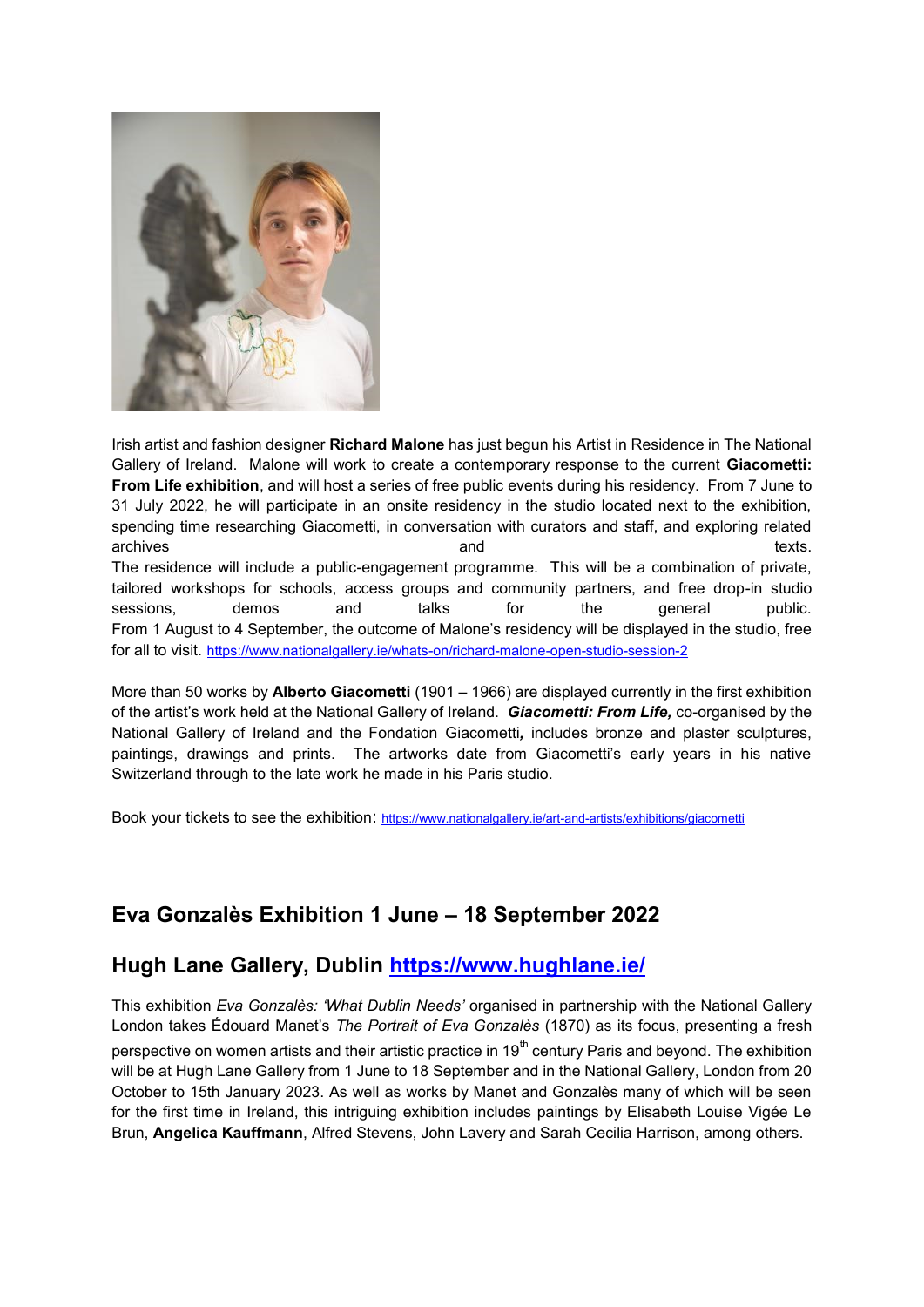**EUNIC (European Union National Institutes for Culture) European Book Club**



**Join Culture Ireland on Thursday 7th July 2022 for a discussion with Sara Baume, on her award winning book Spill Simmer Falter Wither.**

Moderated by RTE's Zbyszek Zalinski, this on-line event marks the finale of EUNIC Ireland's European Book Club 2022. Event free but with booking:

[https://www.eventbrite.ie/e/eunic-irelands-european-book-club-sara-baume-spill-simmer-falter-wither-tickets-](https://www.eventbrite.ie/e/eunic-irelands-european-book-club-sara-baume-spill-simmer-falter-wither-tickets-368554244667?aff=ebdssbdestsearch)[368554244667?aff=ebdssbdestsearch](https://www.eventbrite.ie/e/eunic-irelands-european-book-club-sara-baume-spill-simmer-falter-wither-tickets-368554244667?aff=ebdssbdestsearch)

#### *About the Book*

*Two misfits – one an eccentric loner and the other a one-eyed dog – forge an unlikely relationship.* Both are accustomed to being alone, unloved, outcast – and quickly find in each other a strange *companionship of sorts. But as their friendship grows, they are driven away by a community that perceives menace where there is only mishap.*

*Spill Simmer Falter Wither was published in 2015 and has been translated into several languages including Italian, French, German and Spanish* 

#### *About the Author*

*Sara Baume was born in Lancashire and grew up in County Cork. She studied fine art and creative writing and her short fiction has been published in journals such as The Stinging Fly magazine and the Dublin Review. She is based in West Cork where she works also as a visual artist.*

*Sara Baume's debut novel, Spill Simmer Falter Wither, won the Rooney Prize and the Geoffrey Faber Memorial Prize and has been widely translated. Her second novel, A Line Made by Walking, was shortlisted for the Goldsmiths Prize and her first non-fiction book, handiwork, was shortlisted for the Rathbones Folio Prize. Her third novel, Seven Steeples, was published in spring 2022.*